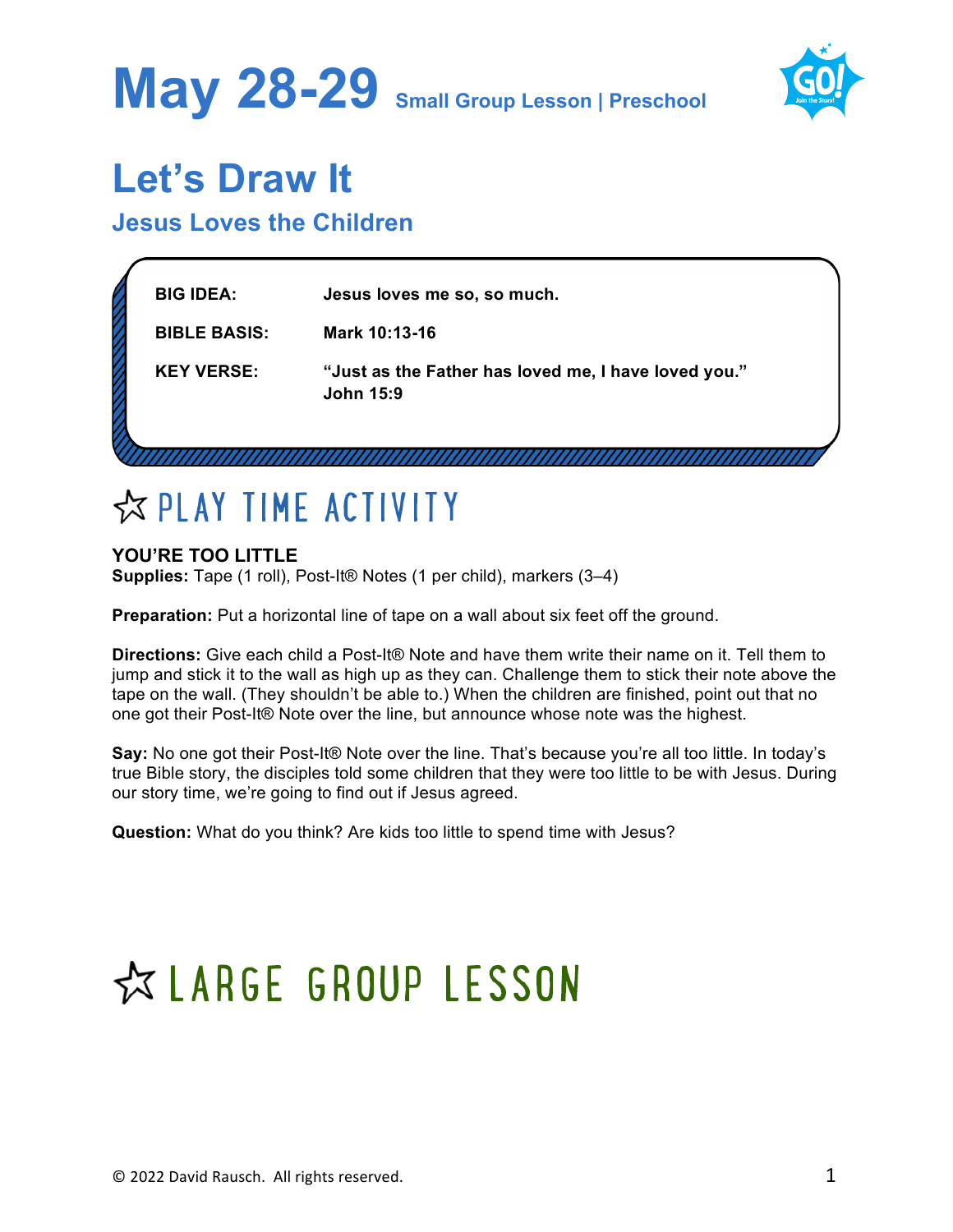# **May 28-29 Small Group Lesson | Preschool**



### ☆ SMALL GROUP ACTIVITIES

**BALLOON BOP** (Application Activity) **Supplies:** Inflated balloon (1 per group)

**Say:** In today's true Bible story, we learned that you're never too little to spend time with Jesus. We can spend time with Jesus by praying, singing songs, reading the Bible, or drawing praise pictures for Him. We're going to play a game that helps us think about our favorite way to spend time with Jesus.

**Directions:** Direct the children to stand up. Toss the balloon above the children and have them continually bop it in the air while singing the first verse of "Jesus Loves Me." (See lyrics below.) If the balloon drops to the ground, pick it up and continue to bop it in the air. When the song is finished, tell the children to catch the balloon. Ask each child who catches the balloon what their favorite way to spend time with Jesus is. Be prepared to remind them of the different ways. If the child has already caught the balloon in a previous round, have them hand it to a child who has not caught the balloon. Continue playing until everyone has had a turn sharing.

#### **Jesus Loves Me:**

Jesus loves me, this I know. For the Bible tells me so. Little ones to Him belong. They are weak, but He is strong.

### **TOSS ACROSS**

**Supplies:** Stuffed animal or ball (1 per group)

**Directions:** Sit with the children in a circle. Toss the stuffed animal to a child across the circle while saying, "Jesus loves [name of child] so, so much." Have that child pass the stuffed animal to another child while repeating the phrase with the receiving child's name inserted. Continue tossing the stuffed animal until every child has received it. Play additional rounds. For each round, use a different fun voice while saying the phrase. (See list below.)

#### **Voices:**

- Mouse
- Robot
- Silly
- Dinosaur

**Say:** You're never too little for Jesus to love you. Whether you're short or tall, big or small, **Jesus loves you so, so much!**

**Question:** If you could spend a day with Jesus, what would you do with Him?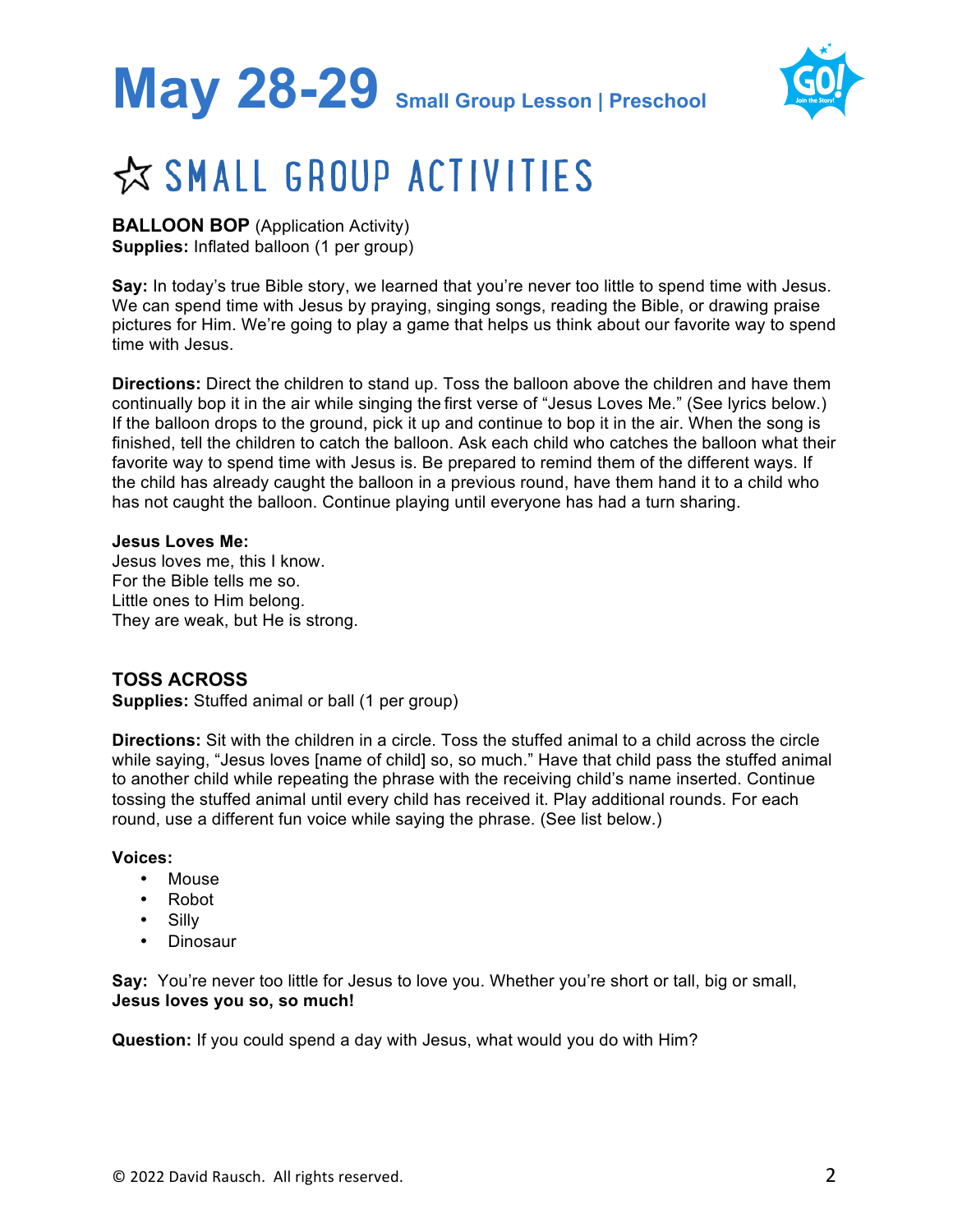



**HOT LAVA** (Bible Memorization Activity) **Supplies: Tape (1 roll)** 

**Preparation:** Create a tape line on the floor in a zig-zag pattern. The line should be about 10 feet long.

#### **Today's Bible verse:**

"Just as the Father *(point up with both hands)* has loved me *(hug yourself)*, I *(point to yourself with both thumbs)* have loved *(hug yourself again)* you *(point to children)*." John 15:9 *(extend hands like you're holding a book)*.

**Directions:** Practice the verse together until the children can remember it. When ready, tell the children to pretend like the floor is hot lava and the only safe passage across is on the tape line. Challenge the children to walk the line one at a time while reciting the verse aloud. If they step off of the line, they must begin again. After all of the children complete one trip across the hot lava, play additional rounds using different methods for crossing the lava, such as walking backwards or hopping on one foot.

**LET'S DRAW IT** (Bible Story Review Activity) **Supplies:** Butcher block paper (1 large sheet), markers or crayons

**Directions:** Give the children markers or crayons and have them gather around a large piece of butcher block paper. Ask the children, "What happened first in the today's Bible story?" Allow the children to answer. Then, tell the children to draw that part of the story. They can each create their own drawings on the paper. When finished, ask the children what happened next in the story. Then, just like before, have them draw that part of the story. As the story unfolds, so will the drawings. When finished, consider hanging the butcher block paper on the wall for the children to see.

### **COLORING SHEET AND SNACK TIME** (GO! Deeper Activity)

**Directions:** During the large group storytelling time, children will receive a coloring sheet with missing pictures. As the story progresses, the children will draw the missing pictures. For this activity, allow the children to color their now-completed coloring sheet. While the children are coloring, give them a snack to eat and ask the following questions to help them go deeper into the story:

**Question:** What was your favorite part of today's Bible story?

**Question:** Why do you think Jesus wanted to spend time with the little children?

**Say:** Today we learned that Jesus doesn't just love grown-ups, He loves kids too! Whether you're big or small, short or tall, **Jesus loves you so, so much.** Let's say a prayer and thank Jesus for loving us so much.